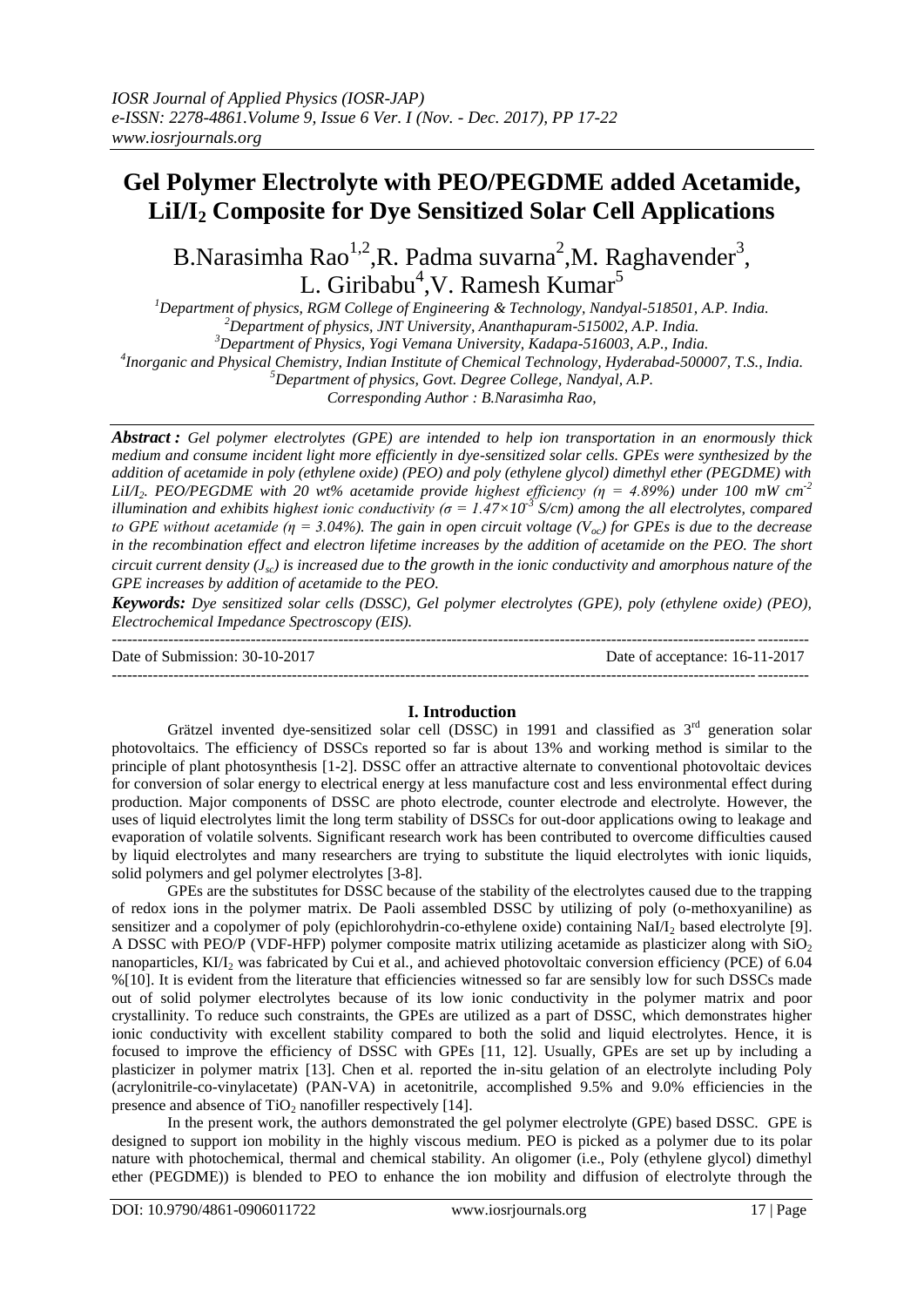mesopores of a TiO<sub>2</sub> based photo electrode [12,15]. Acetamide is included as a plasticizer in the polymer matrix.

## **II. Experimental**

## **2.1 Materials:**

Poly (ethylene oxide) (PEO,  $M_w = 10^6$ gmol<sup>-1</sup>), Poly (ethylene glycol) dimethyl ether (PEGDME,  $M_w$  = 250gmol<sup>-1</sup>), Acetamide, LiI, Iodide (I<sub>2</sub>), N719 and FTO coated glass from Sigma-Aldrich, acetonitrile (Merck), Titanium dioxide (TiO<sub>2</sub>, Dyesol), platinum solution (Solaronix) were purchased.

#### **2.2 Preparation of Polymer Gel Electrolytes:**

GPEs were prepared by adding 0.5 g of poly (ethylene oxide) (PEO) to a mixture of acetonitrile and Poly (ethylene glycol) dimethyl ether (PEGDME) under constant blending for 2 hours. To this mixture about 0.2 g of LiI, 0.08 g of I<sup>2</sup> and different wt% of acetamide (0%, 5%, 10%, 20%) were added and mixed for 2 more hours. The prepared electrolyte solution was kept under constant stirring during the night. Subsequently, homogeneous solution was heated at 80<sup>o</sup>C to evaporate acetonitrile and to get gel polymer electrolyte. For all GPEs, the concentration ratio was maintained at 0.4 for the iodine salt and iodide [LiI/I2]. A series of polymer electrolytes (A: PEO + LiI+ I<sub>2</sub>, **B**: PEO + PEGDME + LiI + I<sub>2</sub>, **C**: PEO + PEGDME +5 wt% Acetamide+ LiI +  $I_2$ , **D**: PEO + PEGDME + 10 wt% Acetamide + LiI +  $I_2$ , **E**: PEO + PEGDME +20 wt% Acetamide + LiI +  $I_2$ ) were prepared.

## **2.3 Fabrication of dye sensitized solar cell:**

DSSCs were fabricated by following the procedure as mentioned below:

**2.3.1 Preparation of photo electrode:** Fluorine doped SnO<sub>2</sub> (FTO) coated glass substrates are cleaned by a soft detergent solution followed by deionized water, acetone and 2-proponol in an ultrasonic bath. A compact  $TiO<sub>2</sub>$  blocking layer is deposited onto the surface of cleaned FTO by treatment with 40 mM  $TiCl<sub>4</sub>$  solution at 70  $^{0}C$  for 30 min, cleaned with deionized water. Nanocrystalline titanium dioxide  $(TiO<sub>2</sub>, Dyesol)$  transparent layer is covered onto  $TiCl<sub>4</sub>$  treated FTO glass substrate, repeated the process to attain 12 μm thick TiO<sub>2</sub> film. Further, 4 μm thick film of scatter TiO<sub>2</sub> (Dyesol) is coated, sintered at 500  $^{\circ}$ C for 30 min. TiCl<sub>4</sub> treatment is performed at 70  $^{\circ}$ C for 30 min to enhance the surface area of TiO<sub>2</sub>. These electrodes are dipped in the N719 dye solution (0.3 mM) for 18 hr under dark condition. The obtained photo electrodes are rinsed twice by absolute ethanol to remove any unanchored dye molecules and finally dried under nitrogen purge.

**2.3.2 Preparation of counter electrode:** The counter electrodes are prepared by a spin coat method. Briefly, cleaned FTO substrates are placed on the substrate holder of spin coater and 40 μl of platinum solution (Solaronix) is dispensed and rotated of 5000 RPM for 30 sec, followed by sintering at 500 °C for 15 min.

**2.3.3 DSSC Assembling:** Test cells are fabricated by use of 60μm thickness polymer film, which is placed between the counter electrodes and photo electrodes, and the developed polymer gel electrolytes are filled in between. The fabricated DSSC has an active area of  $0.16 \text{ cm}^2$ .

#### **2.4 Characterizations:**

The structural properties of GPE are studied by Philips: PW1830 X-ray diffractometer. Fourier transform infrared spectra (FTIR) of the GPEs are measured by BRUKER FT-IR Spectrometer. Surface morphology is obtained by Hitachi Model S-3400N SEM instrument. DSC thermograms are studied at the heating rate of  $10^{0}$ C min<sup>-1</sup> with help of a Mettler-Toledo DSC1 instrument. The conductivity of the GPEs is studied by electrochemical impedance spectroscopy (EIS). Current density-Voltage (J-V) characteristics are done with the PEC-L01 solar simulator (Paccell Inc.) connected to source meter (2401, Keithley). The simulator is calibrated with standard Si cell to get  $100 \text{ mW/cm}^2$  output power (1) Sun condition). Electrochemical impedance spectroscopy (EIS) studies are conducted by use of IVIUMSTAT (IVIUM) with amplitude of 10 mV, frequency range of 0.1 Hz to 1 MHz under 1 Sun condition.

## **III. Results and discussion**

#### **3.1 Fourier transforms infrared spectroscopy:**

FTIR is helpful to understand the structural, crystalline modifications and complexation in the GPEs. FTIR spectra of the GPEs are shown in Fig 1. The stretching vibrations of -CH<sub>2</sub> in PEO occurs at 2871 cm<sup>-1</sup> due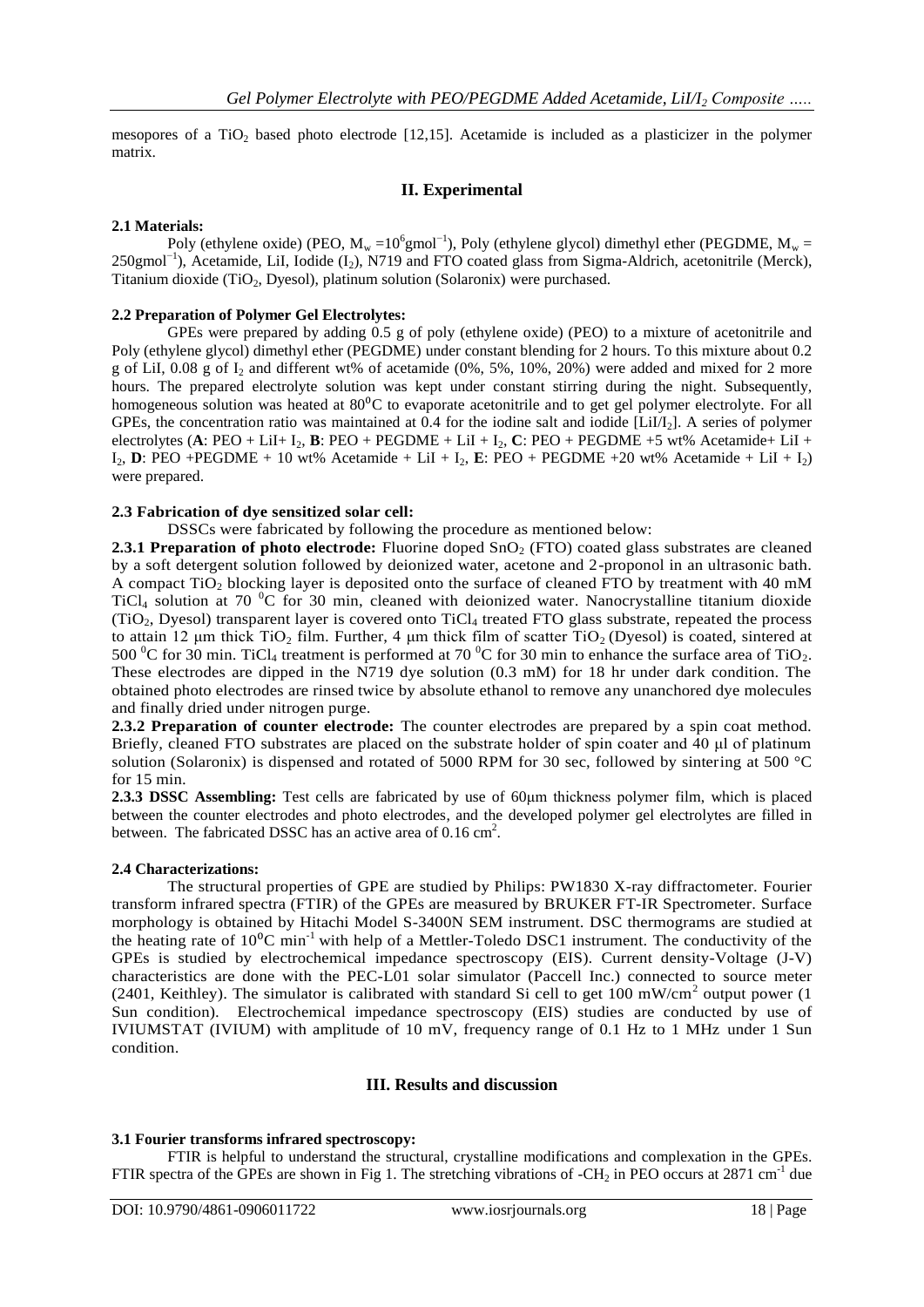to the interaction of Lithium ion and acetamide with polymer in GPE and intensity of this peak decreases. These changes of -CH<sub>2</sub> confirms the coordination between PEO and acetamide. Further, a characteristic peak observed due to C-O-C stretching vibrations at  $1110 \text{ cm}^{-1}$  in PEO chain [16]. For GPEs containing acetamide this peak gets sharpened and the intensity also reduced upon addition of acetamide content up to 20 wt%. At the same time, the peak observed at 1340 cm<sup>-1</sup> due to the characteristic of the crystallized PEO gets to decrease upon addition of acetamide content up to 20 wt%. The absorption peaks of acetamide are observed due to the presence of  $-NH_2$  and  $-C=O$  groups at 1659 cm<sup>-1</sup> and 3460 cm<sup>-1</sup> respectively.



**Figure1:** FTIR spectra of GPEs (A, B, C, D and E indicates PEO with different wt% of acetamide).

## **3.2 Differential Scanning Calorimetry:**

Differential scanning calorimetry (DSC) is done to analyze the phase modulation of the gel polymer electrolytes. The DSC thermogram shown in Fig.2 contains a different wt % of acetamide in GPE. The flexibility of the polymer can be explained by one of the important parameter know as glass transition temperature  $(T_g)$ . The temperature at which the material undergoes changes from crystalline, brittle state to elastic state is called the glass transition temperature  $(T_g)$ . The  $T_g$  values of the acetamide modified GPE and without acetamide GPE are given in the Table-1. By addition of acetamide,  $T_g$  decreases up to PEO/PEGDME 20 wt% of acetamide. This shows that the increase in the amorphous nature and also increase free volume of the GPE by addition of acetamide, as a result mobility of the ions is improved which indicates that the ionic conductivity of GPEs also increases[17,18].

## **3.3 Structural properties:**

The X-ray diffraction studies provide to study the probable influence on PEO of semi crystalline phase by adding acetamide content. X-ray diffraction pattern of GPEs with various wt% of acetamide are shown in Fig. 3. Pure PEO is a semi crystalline polymer and exhibits two strong crystalline peaks at 19.1º and 23.2º [19]. The XRD pattern shows only one broad peak, which indicates the variation in the crystalline phase of gel polymer electrolytes. The diffraction peaks become broad when acetamide content is inserted in the polymer complexes. Hence, it can suggest that the polymer undergoes significant structural reorganization while blending and thus complexation occurs in the amorphous phase. It has been reported that ion mobility is better in the amorphous phase because their mobility is helped by polymer segmental motion [20]. Among all GPEs, acetamide content with 20 wt% shows broad and less intensity curve, which exhibits high amorphous nature compare to others and is confirmed by FTIR, DSC.

## **3.4 Scanning electron microscopy:**

SEM image of GPEs with various wt% of acetamide are presented on the Fig.4. Scanning electron micrographs revealed that the redox couple bound inside the walls of the gel structure establishes a homogeneous allotment. SEM images show small spherical particles accumulated by addition of acetamide. Thus, incorporation of acetamide provides significant modifications in the morphology and increase in the free volume of the GPE growth in the ionic conductivity.

## **3.5. Ionic conductivity of gel polymer electrolytes:**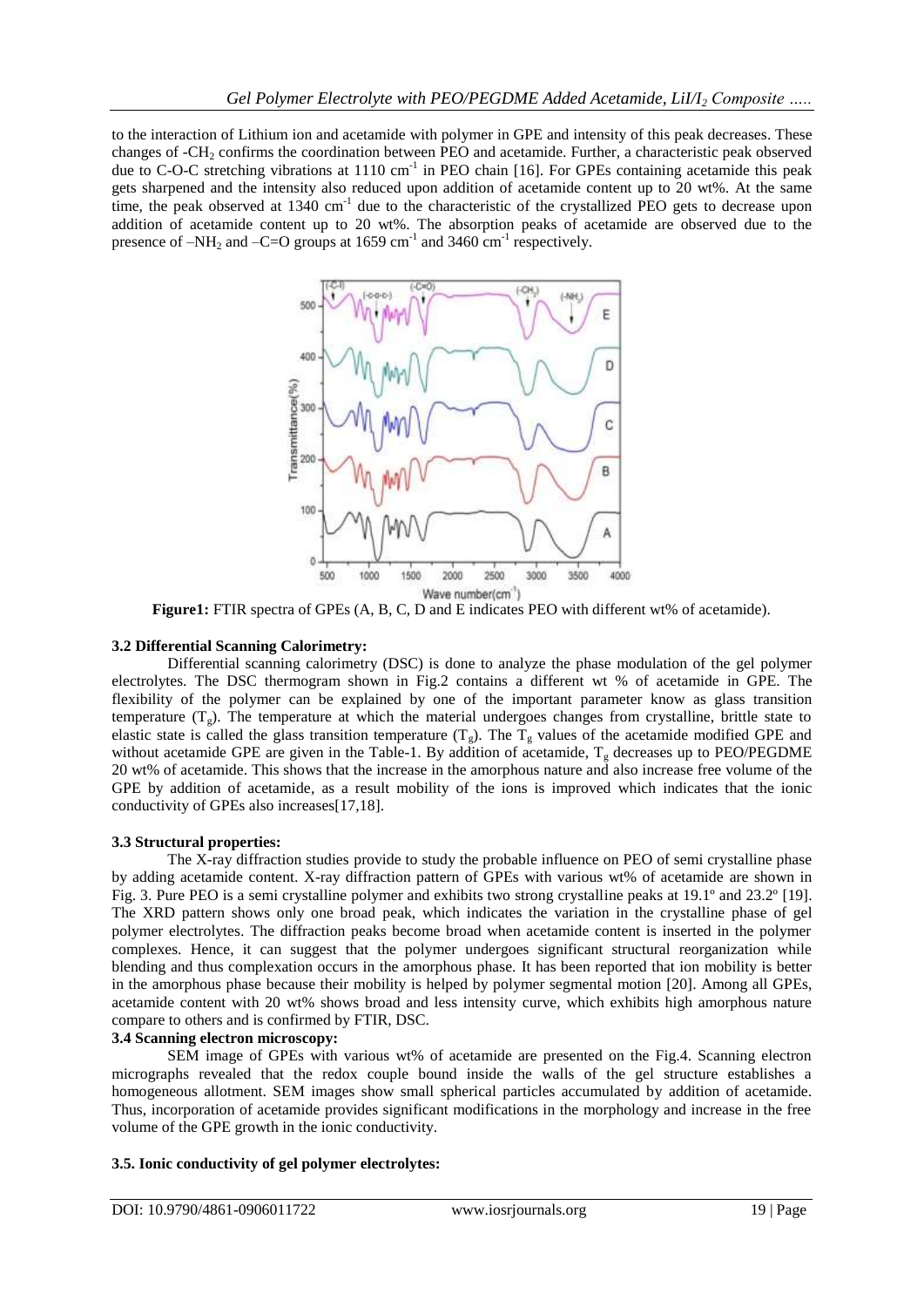In DSSC, the power conversion efficiency depends upon the transportation of the redox couple and ionic conductivity of the gel polymer electrolyte [21]. Fig. 5 shows the Nyquist plots of fabricated DSSCs for gel polymer electrolytes by electrochemical impedance spectroscopy (EIS). Therefore, the ionic conductivity of the prepared GPEs is measured by bulk resistance  $(R_b)$  values obtained in electrochemical impedance spectroscopy (EIS) by applying the formula:

$$
\sigma = \frac{l}{AR_b}
$$

Where '*l*' is the space between two electrodes, 'A' is the area and ' $R_b$ ' is the bulk resistance measured from EIS spectrum. From Table-1, it is resolved that the ionic conductivity of GPE is maximum for 20 wt% acetamide. It is observed that ionic conductivity is large in the amorphous phase of GPE [22]. Ionic conductivity increased by addition of acetamide; this is due to the decrease of crystalinity of the GPE and due to the interaction of acetamide with PEO. The above information is in better agreement with the resolutions provided in FTIR and DSC measurements.



**Figure 2:** DSC thermograms of GPEs (A, B, C, D and E indicates PEO with different wt% of acetamide) .



**Figure 3:** X-ray diffraction pattern of GPEs (A, B, C, D and E indicates PEO with different wt% of acetamide).

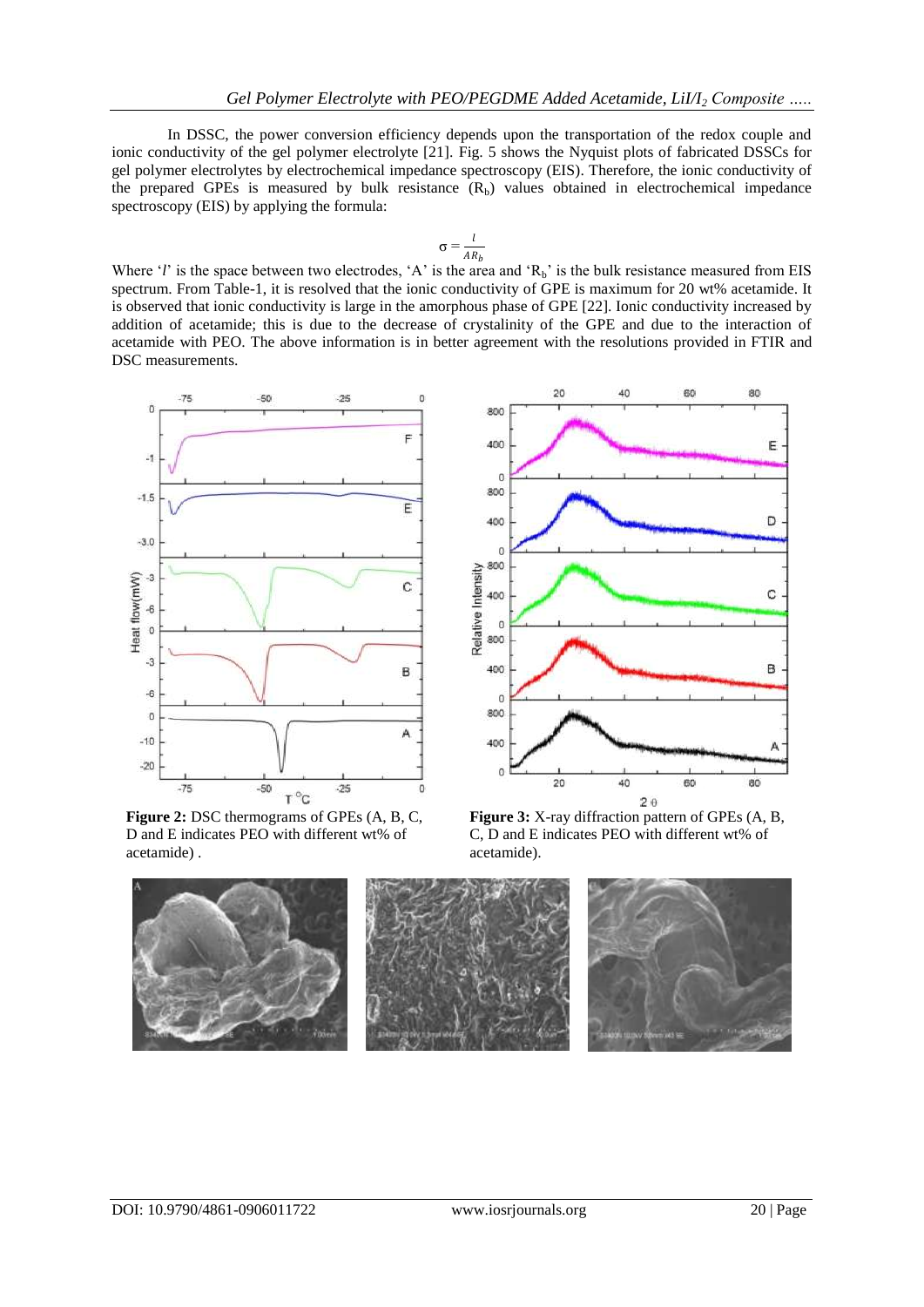

**Figure 4:** SEM images of GPEs (A, B, C, D and E indicates PEO with different wt% of acetamide).

**Table.1:** Gel polymer electrolyte parameters and Photovoltaic cell parameters of fabricated test cells.

| <b>Parameter</b>                                     |          | B        | C        |        | E        |
|------------------------------------------------------|----------|----------|----------|--------|----------|
| Glass transition<br>temperature $T_e$ <sup>O</sup> C | $-44.57$ | $-51.13$ | $-51.28$ | -78.86 | $-79.18$ |
| Conductivity<br>$\sigma$ mS/cm                       | 1.194    | 1.329    | 1.254    | 1.364  | 1.47     |
| $V_{oc}$ (V)                                         | 0.63     | 0.60     | 0.62     | 0.63   | 0.76     |
| $J_{sc}$ (mA/cm <sup>2</sup> )                       | 8.39     | 7.89     | 12.47    | 13.56  | 11.71    |
| <b>Fill Factor</b>                                   | 0.58     | 0.37     | 0.46     | 0.50   | 0.55     |
| Efficiency $\eta$ (%)                                | 3.04     | 1.76     | 3.54     | 4.30   | 4.89     |

## **3.6 Current density – Voltage (J-V) characteristics:**

DSSCs are fabricated to determine the performance of prepared gel polymer electrolyte potentiality in a practical application. Fig. 6 reveals the current density-voltage (J-V) characteristics of DSSCs using platinum electrodes under simulated solar irradiation of 100 mW/cm<sup>2</sup> (AM 1.5). The power conversion efficiency of Cell-E shows higher performance of  $\eta = 4.89$  %,  $J_{SC} = 11.71$  mAcm<sup>-2</sup>,  $V_{OC} = 0.76$  V and FF = 0.55, which indicates that the GPE-E is having good potentiality than the other electrolytes. A systematic study is conducted to assess the acetamide and PEGDME loads in gel electrolytes as shown in Fig. 6. The conversion efficiencies of DSSCs with different lithium concentrations are 3.40 %, 1.76 %, 3.54 %, 4.30 % and 4.89 % for Cell-A, Cell-B, Cell-C, Cell-D and Cell-E respectively and the other photovoltaic parameters evaluated from the J-V characteristic are given in Table-1.



**Figure 5:** Nyquist plots of fabricated DSSCs with gel polymer electrolytes.



**Figure 6:** Current density - Voltage characteristics of DSSCs under 1 sun illumination.

#### **IV. Conclusions**

In this study, the effect of acetamide in PEO gel polymer electrolyte on the performance of DSSCs was verified. The decrement of crystalinity on the GPE by the addition of acetamide was studied by FTIR spectroscopy and the variation of glass transition temperature  $(T_g)$  on the GPE by the incorporation of acetamide was investigated by DSC. Ionic Conductivity was investigated by electrochemical impendence spectroscopy. The ionic conductivity for the GPE without acetamide was found to be  $1.194\times10^{-3}$  S cm<sup>-1</sup> and is high for 20 wt% of acetamide which was  $1.47 \times 10^{-3}$  S cm<sup>-1</sup>. Finally, photovoltaic performance of DSSC was analyzed by introducing GPEs in the dye-sensitized solar cells. The gel polymer electrolyte with 20 wt% acetamide exhibited a high photovoltaic conversion efficiency of 4.89% compared with 3.04% for GPE without acetamide under 100